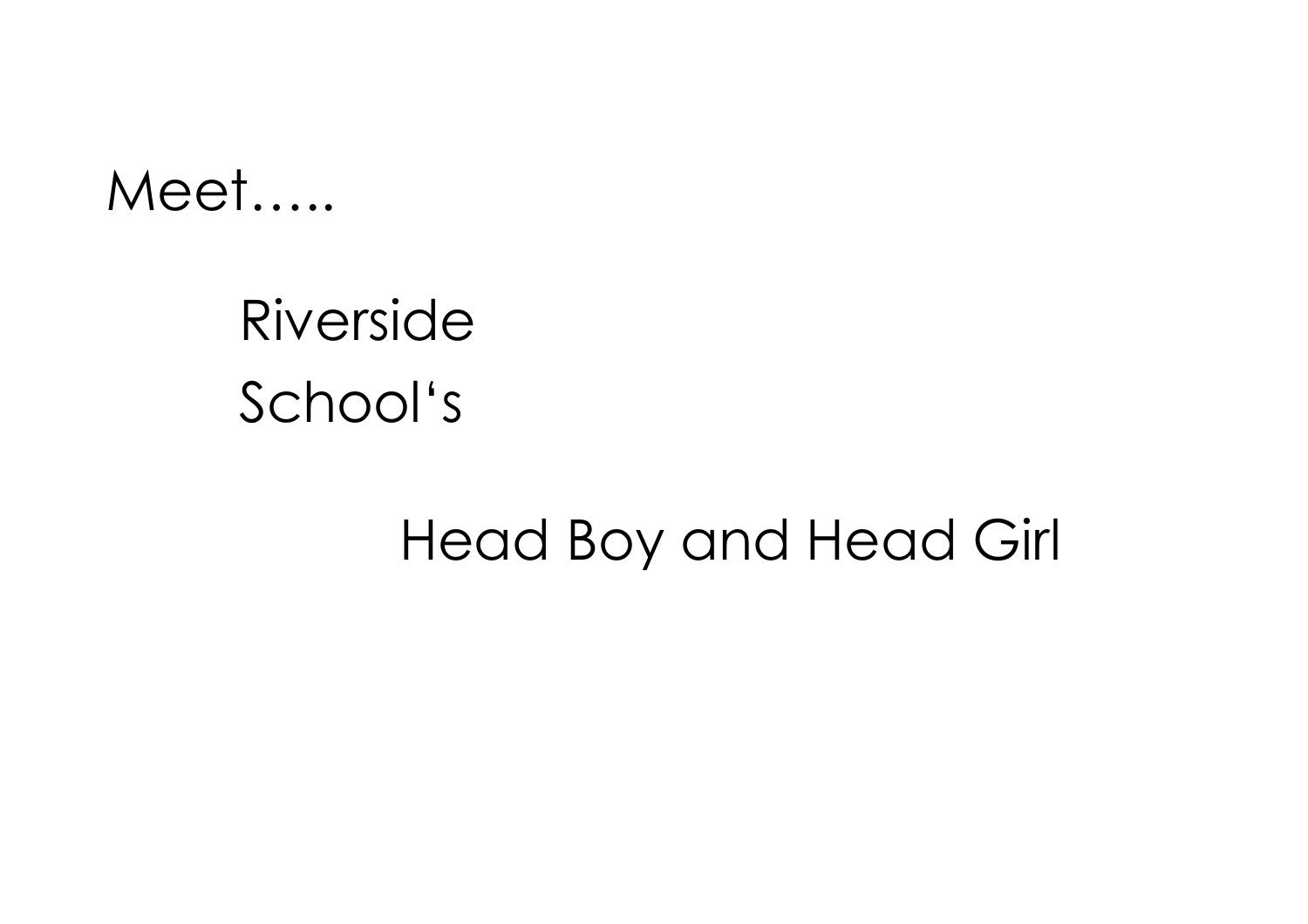All Team 1 Year 11 students had the opportunity to put themselves forward for election to these posts. They had to prepare speeches and conduct a campaign to encourage staff and students to vote for them.

An election took place and the results decided which students were elected to the posts.

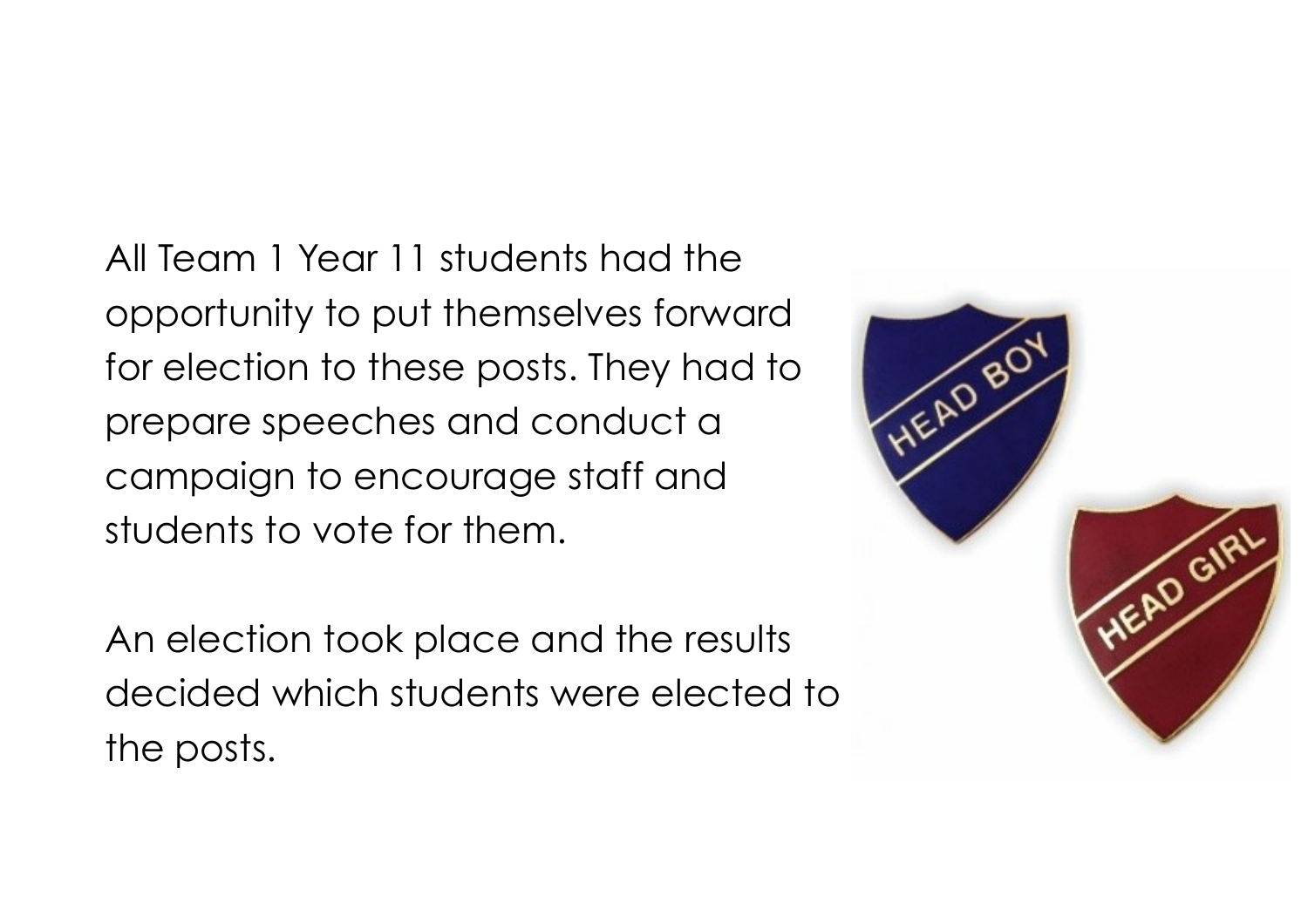





#### **Head Boy Head Girl**